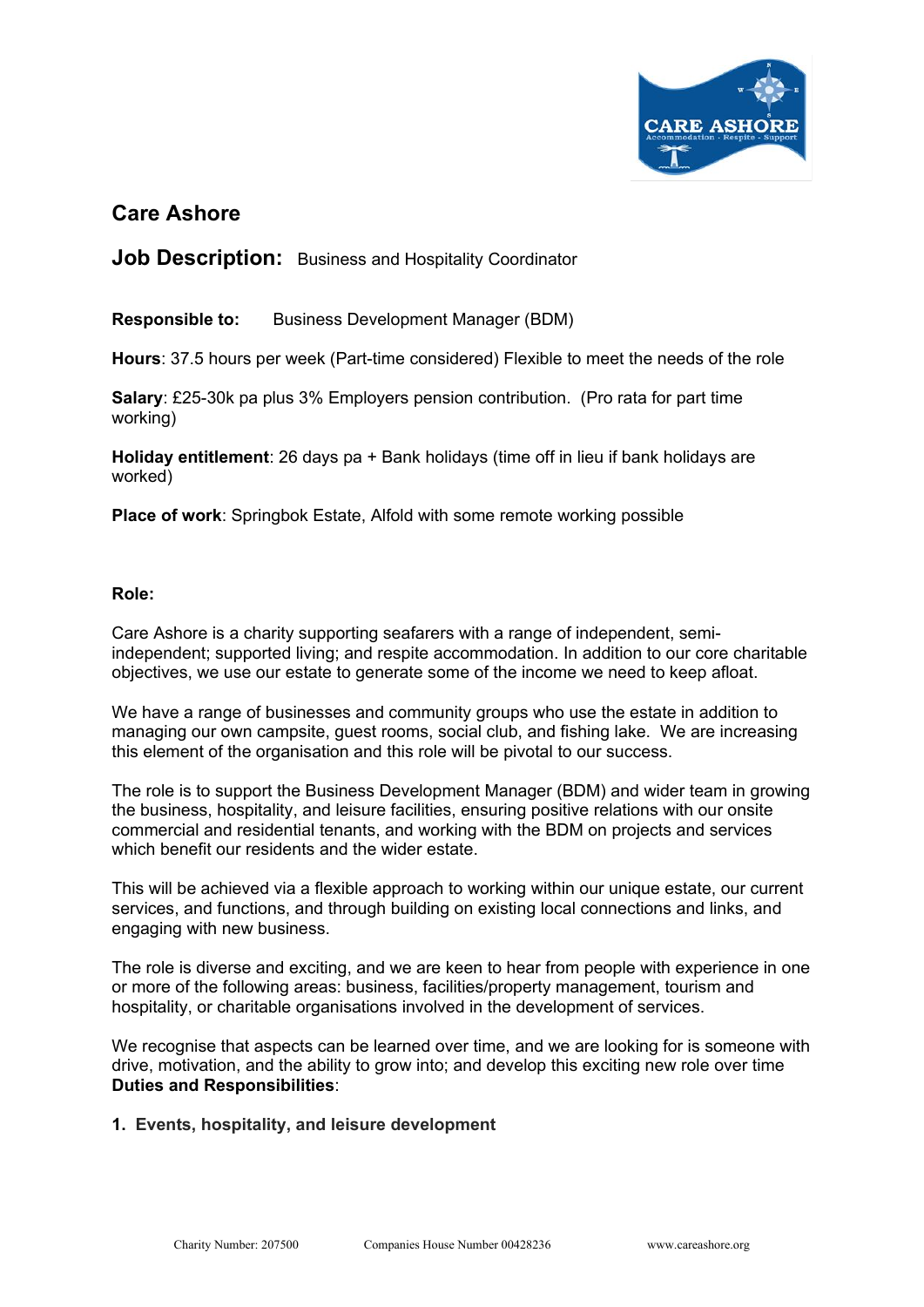Hospitality and leisure are areas we are keen to grow, maximising use of the estate grounds and build on the work already undertaken to ensure the site is buzzing with activity and profitable. The postholder will:

- Work closely with the BDM to administrate and coordinate event bookings and organisation pre, during and post event.
- Take the lead, with the support of the BDM, staff and volunteers in practical operational support as required, specifically around smaller meetings and conferences, major events on site, and where an 'all hands-on deck' approach is needed.
- Develop positive relationships with existing organisations we work with and generate new contacts with businesses and organisations who may use our estate for their own events and activities.
- Work closely with the BDM to generate content for marketing locally through a range of media.
- Manage our own hosted events (i.e. summer/Winter fayres) and use these to generate income, and also generate awareness of the organisation and broader community engagement.
- Promote our quest and holiday accommodation packages which can be included in bookings for other events.

# **2. Community Development**

The community aspect of the role will support the growth of activity and events on the estate. You will achieve this by:

- Ensuring we include local businesses, charities, and other organisations in our events, and any projects where a collaborative approach may support all involved.
- Becoming an active member of local networks and forums, in person and online, which will raise our profile in a positive manner and generate new, and maintain existing relationships across Alfold, Cranleigh, and Surrey and Sussex more widely.
- Supporting fundraising initiatives for Springbok, but also for others using the estate where we may generate income through other areas such as catering and hospitality rather than directly through an event itself.

# **3. Commercial tenancies and business support**

Our commercial business tenancies and residential rentals provide us with a much-needed year-round source of income. We are keen to work closely with tenants to ensure they have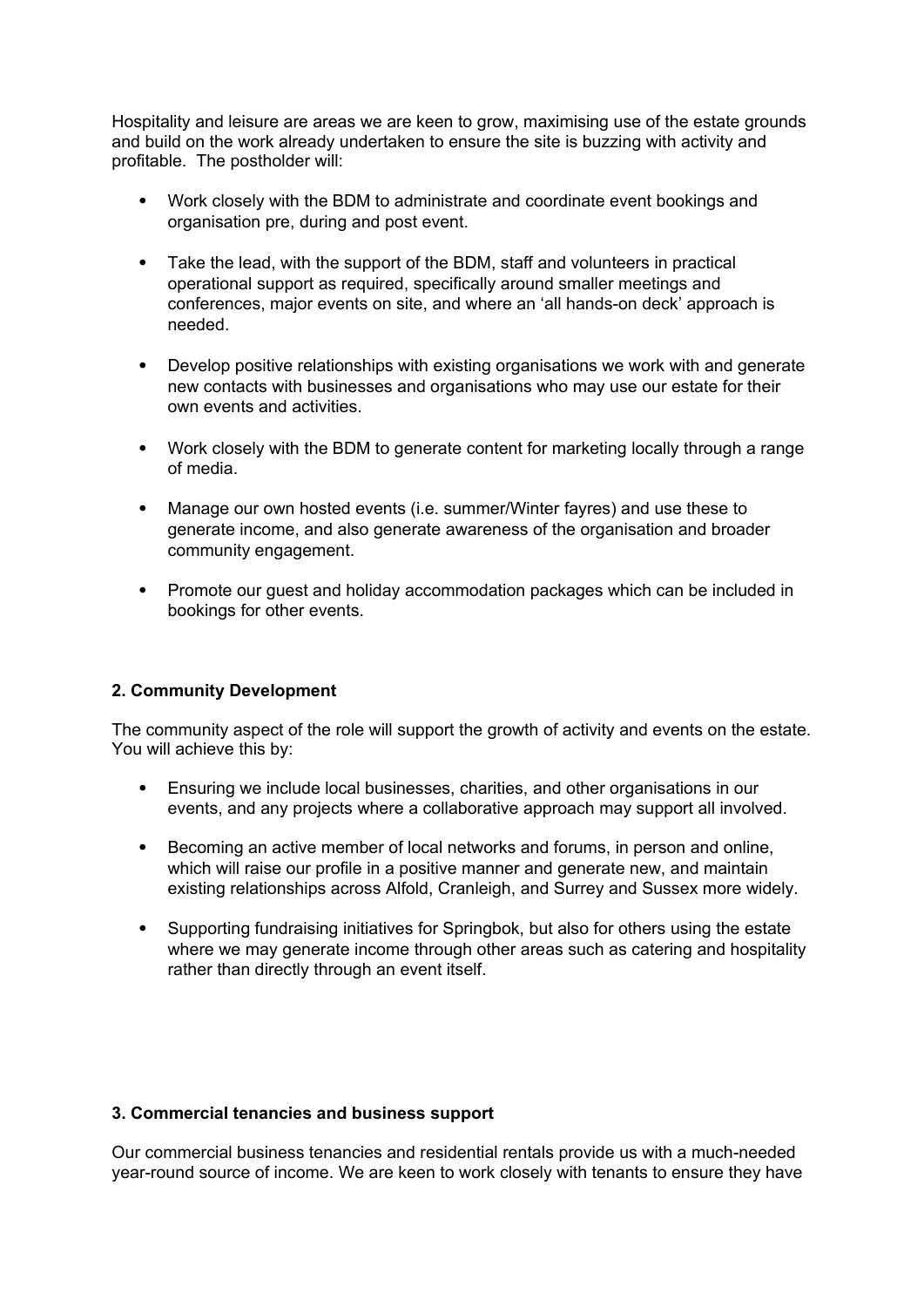a positive experience on the estate and to enable existing and new businesses and organisations to thrive at Springbok. This role will be pivotal by:

- Working closely with the BDM and maintenance team to retain good relationships with all tenants within the estate. This may be through regular contact, discussing issues and areas of concern, and liaising with the Estates, Admin, and Finance teams as required.
- Contributing to internal and external news pieces through newsletters, social media posts and web content. This will be in addition to any specific communications to customers and tenants. Generally keeping everyone in the loop.
- Supporting other aspects of work across the team when required, usually this will be supporting the Business Development Manager with commercial management but may at times also include the wider team, and residents as is the nature of our unique setting and approach.

### **Person Specification**

We appreciate the diverse nature of this exciting new role. As such have kept the person specification broad to enable candidates to highlight those areas of experience, skills and personal qualities which make them stand out from the crowd. Experience gained from voluntary work will be acceptable.

| <b>Essential</b> |                                                                                                                |
|------------------|----------------------------------------------------------------------------------------------------------------|
|                  | Experience of working at an operational level within one or more of the                                        |
|                  | following:                                                                                                     |
|                  | Business administration/development<br>Events, catering, and hospitality<br>A charitable organisation          |
|                  | A confident and persuasive presenter able to speak to large and small<br>audiences with conviction and passion |
|                  | Experience in planning, managing events including administration and<br>delivery.                              |
|                  | Experience of working with social media, websites, and marketing to engage<br>with a variety of audiences.     |
|                  | An understanding of the voluntary sector.                                                                      |
|                  |                                                                                                                |

| <b>Desirable</b> |                                                                                                           |
|------------------|-----------------------------------------------------------------------------------------------------------|
|                  | Qualifications and experience that evidence an ability to work within a<br>diverse role and organisation. |